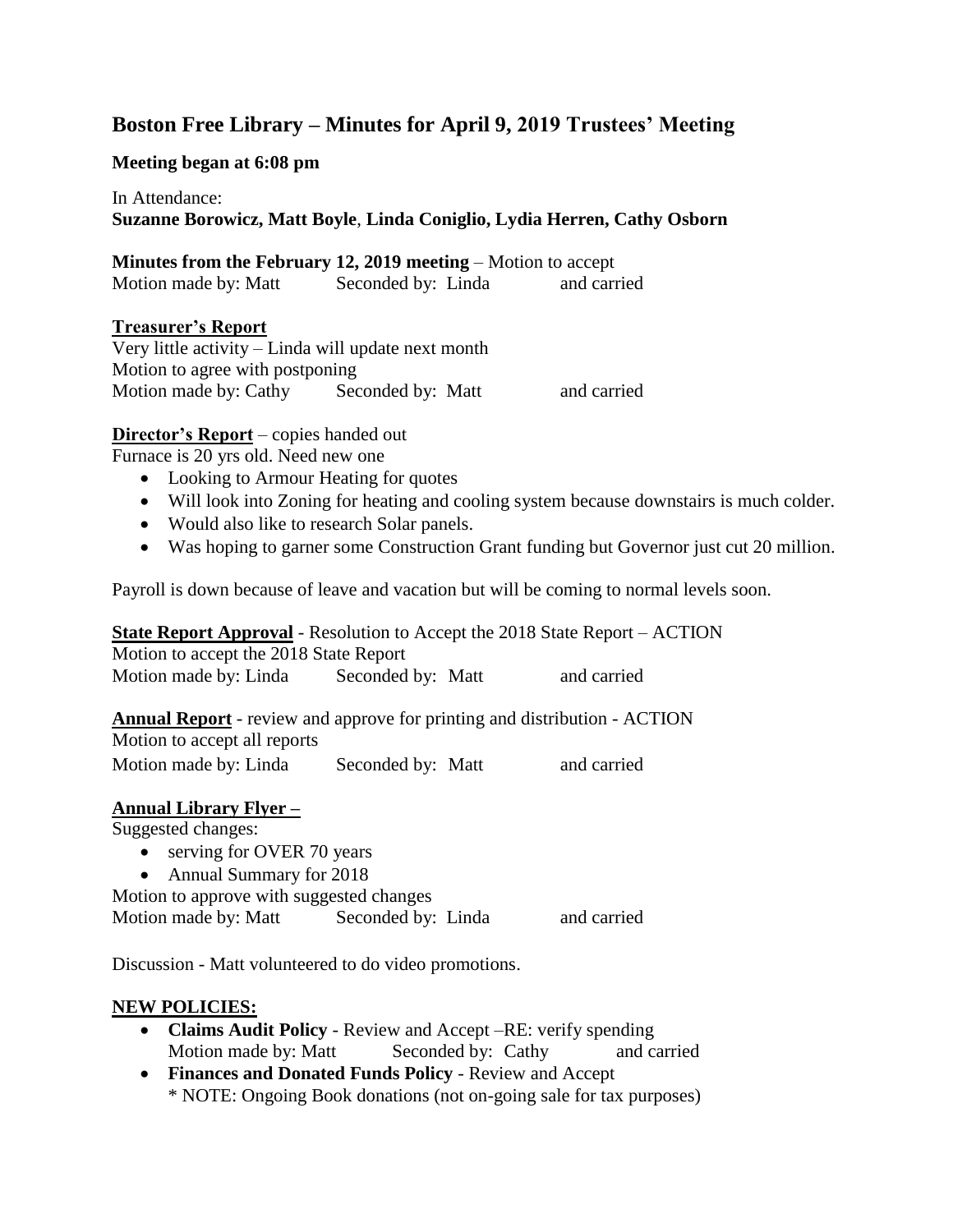iii – Make note - Claims auditor will do this Motion to accept Motion made by: Linda Seconded by: Sue and carried **Accountability Policy** - Review and Accept – ACTION Need 2 signers on checks for Association Approval for Lydia to be  $2<sup>nd</sup>$  signer Motion to approve: Motion made by: Sue Seconded by: Matt and carried **3D Printer Form and Policy** – ACTION Motion made by: Cathy Seconded by: Linda and carried

**Trustee Term lengths** – (5 year term) discuss possible amendment of the bylaws Lisa, Matt (interim VP), Sue

Preparation for JUNE MEETING– please read over bi-laws

NOTE: Looking for one more member. Unsure whether Lisa wants to continue (missed 4 meetings)

Reimbursement for Lydia's mileage/costs – need 3 separate checks

- $\bullet$  \$152.32 for craft program
- \$49.94 for 3D Filament
- \$51.33 Tape to re-label children's books Bought in bulk

Motion to approve Lydia's reimbursement

 $Cathy - motioned$ Lynda  $-2<sup>nd</sup>$ 

# **Summer Fundraiser Plans:**

- Trying to confirm date. No confirmation about Legislator Mills
- Sahlen's may or may not contribute. Have not confirmed either way.

Regulations for Trustee Education – discussed upcoming continuing education requirements for all Trustess

# **NEW BUSINESS :**

Matt – Robiotics

- Lego has a robotics Club (\$300 for a team). No remote controls.
- Would it come under Gallivan Grant? Lydia will ask.
- Encourage other libraries Interlibrary League

MEALS ON WHEELS – Table until we hear from them

- Need a card easy to sign up
- We'd be the first in Erie County

Motion to adjourn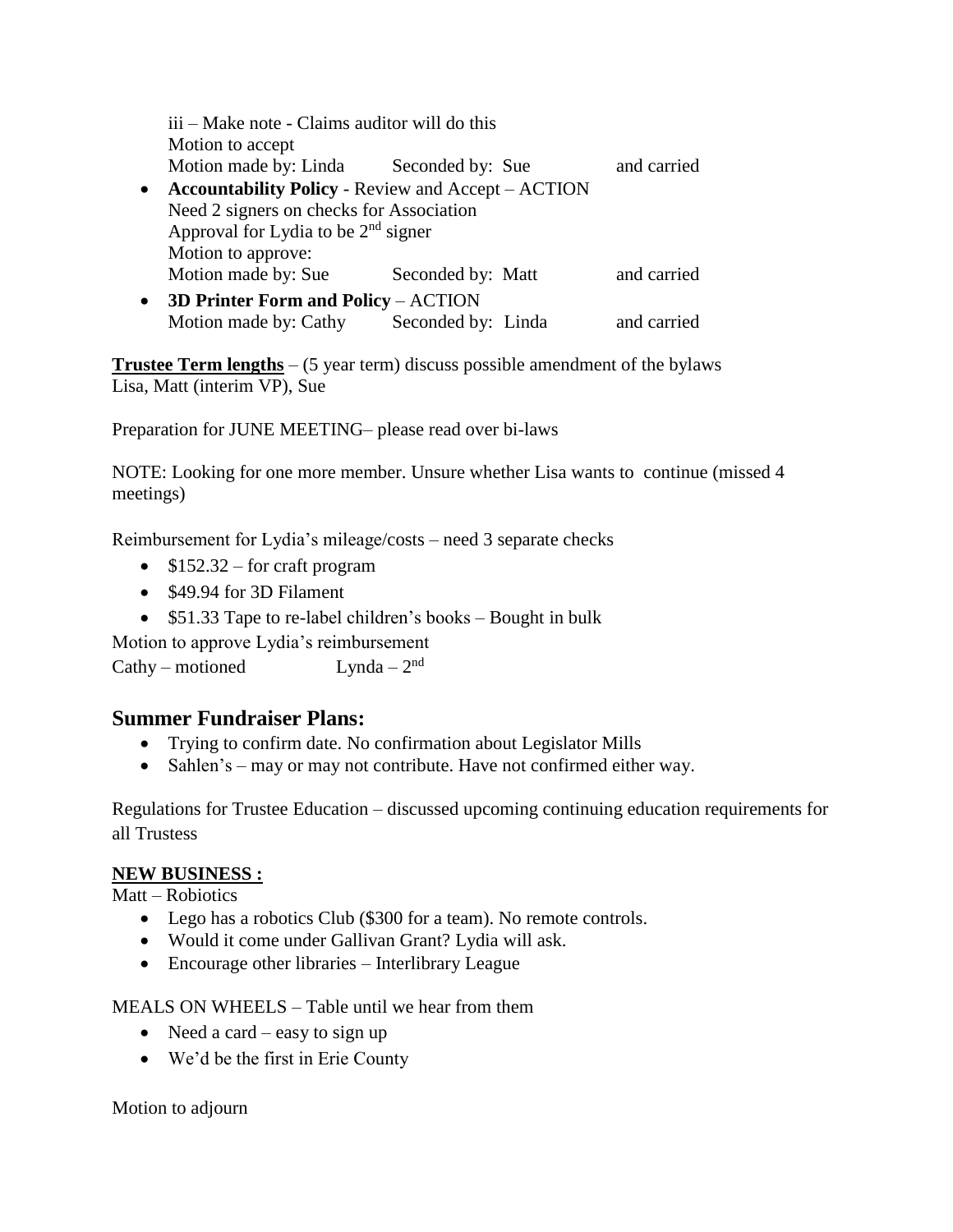Matt – motioned to adjourn Cathy =  $2<sup>nd</sup>$ Meeting adjourned at 7:07 PM

Meeting Schedule 2019 – Meetings begin at 6:00pm

February 12, 2019

April 9, 2019

June 11, 2019

September 10, 2019

December 10, 2019

(Please note that we are meeting five times this year instead of four and that all meeting dates are now on the second Tuesday of the month instead of the first.)

# Librarian's Report April 9, 2019

1. Contract Account Balance: \$1,443.27

Checks written since the last board meeting:

| 2277 | Sandra Quilan - Town of Boston Sewer            | \$397.83 |
|------|-------------------------------------------------|----------|
| 2278 | <b>Return to System</b>                         | \$       |
|      |                                                 | 202.99   |
| 2279 | Republic Services - Garbage                     | \$73.68  |
| 2280 | Chevalier – Salting $2/6/19$                    | \$110.00 |
| 2281 | Vacinek – Faucet Replacement                    | \$425.00 |
| 2282 | Armor Service & Supply – Furnace Pump           | \$200.00 |
|      | Replacement                                     |          |
| 2283 | Michael Nowak – Reimbursement for Light Ballast | \$22.80  |
| 2284 | Republic Services - Garbage                     | \$74.15  |
| 2285 | Life Safety $-$ Fire Extinguisher Inspection    | \$50.00  |

Our Payroll Report for Pay Period 4 has us running well under budget with staff, but this will change drastically as the year continues since in the first few pay periods we had staff members on vacation and as of March 30, 2019 Michael Nowak will be returning to work as our caretaker after an extended absence.

#### 2. Upcoming Programs:

**Saturday, April 13th, 11:00 AM - 12:30 PM - Easter Egg Hunt and Spring Story Time with Craft**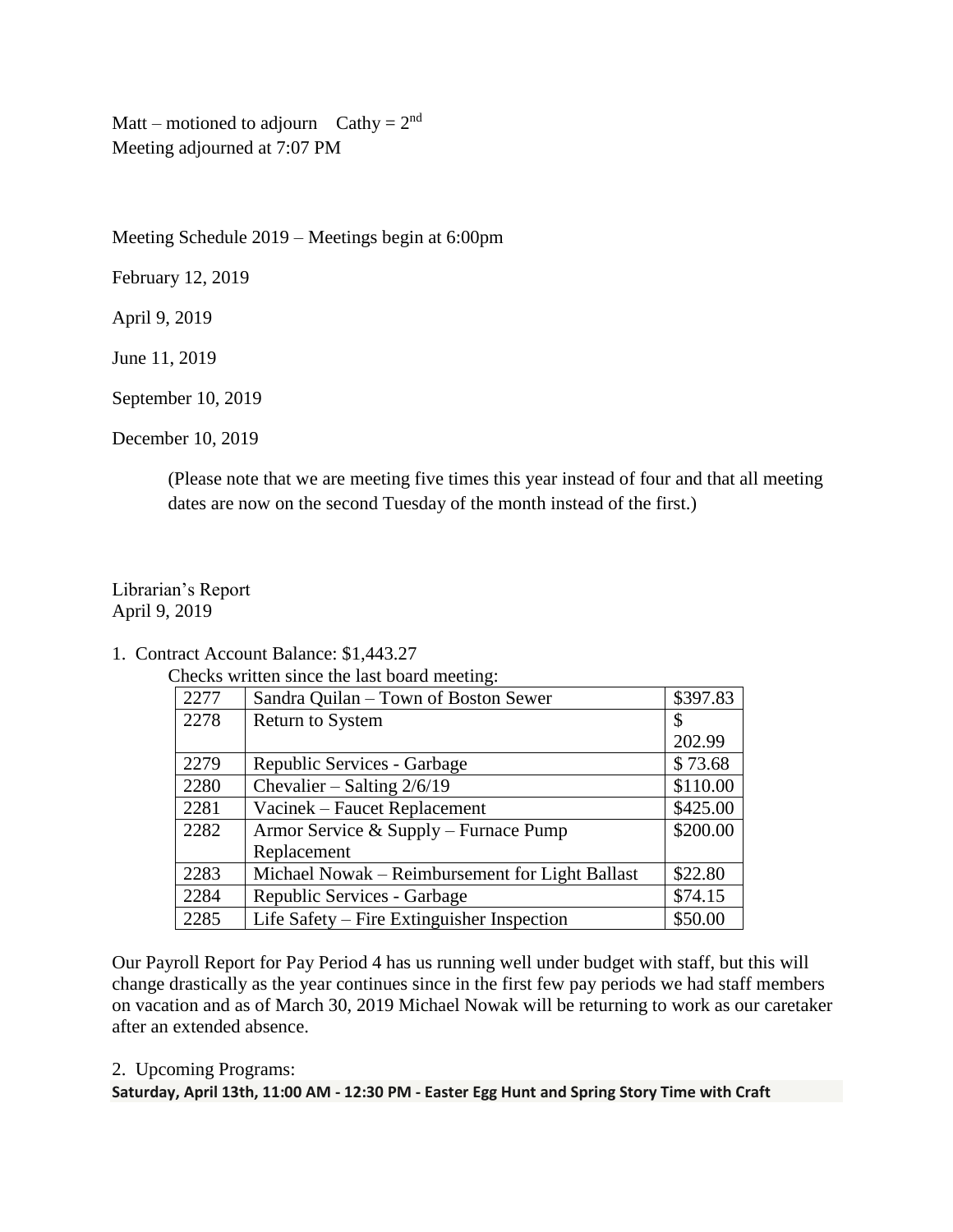Join us for an Easter egg hunt (indoor and outdoor - weather permitting). We will gather eggs for prizes and read stories about spring. We will even get to meet some live rabbits and make a bunny themed craft. All ages welcome! Bring a bag or basket to gather eggs!

#### **Thursday, April 18th, 5:00 PM - 6:00 PM - Easter Egg Painting**

Paint your own easter egg! All supplies provided - great for all ages.

# **Saturday, April 20th, 11:00 AM - 12:00 PM - Create Your Own Book**

For ages 8-12. Do you enjoy creative writing or illustrating? Would you love to write or illustrate you own book? Come learn how to create easy, origami folded books to fill with your own creations. You will have the chance to experiment with language and art mediums to create your very own work of art. Registration is required.

#### **Saturday, April 27th, 11:00 AM - Princess Story Time**

All Ages. Come meet a beautiful princess, read stories and make a craft fit for royalty!

#### **Thursday, May 9th, 5:00 PM - 6:00 PM - Mother's Day Mugs**

Design your own custom mug for mom just in time for Mother's Day. All supplies provided (to preregistered attendees) to make a one-of-a-kind gift. All ages welcome! Registration is required.

#### **Monday, May 13th, 5:30 PM - 6:00 PM - Battle of the Books Informational Meeting**

Stop in to learn about Battle of the Books! We will discuss this year's selections and talk about the program and the competition. This year's Final Battle is scheduled for August 3. Find out what it takes to win! For students entering 6th - 9th grade in the Fall of 2019. Call 716-941-3516 for more information.

#### **Saturday, May 18th, 11:00 AM - Birding 101**

Ages 8 and up. Learn how to use binoculars and which feathered friends we can expect to find in our own backyards. Presented by Buffalo Audubon

Ongoing Programs: Preschool Story Time on Tuesdays at 6:00 PM, Baby Story Time (Lapsit) on Thursdays at 10:30 AM, Therapy Dog on Staff Saturdays from 10:00 AM – 2:00 PM.

# 3. State Report

The State Report has been completed and submitted. We need to pass a resolution to accept the information contained in the State Report.

# 4. Annual Report

I have created a draft of our Annual Report to the Community. Once approved, the annual mailing can be printed and sent. In the past, we have sent it to everyone on the mailing list, approximately 450 recipients. I can send the report to our business list as well. We need to confirm the date and music for the Summer Fundraiser before they can be printed.

# 5. New Policies:

a. Claims Audit Policy: This policy is highly recommended by the Orchard Park Library after they completed their recent audit by New York State. Provisions are made that emergencies, contracts, utilities, and postage can be paid prior to audit. We need to choose a Claims Auditor that will be able to approve checks written on the library's behalf. This individual can be appointed at our Annual meeting in June. Does anyone have any suggestions on an individual who can fill this role?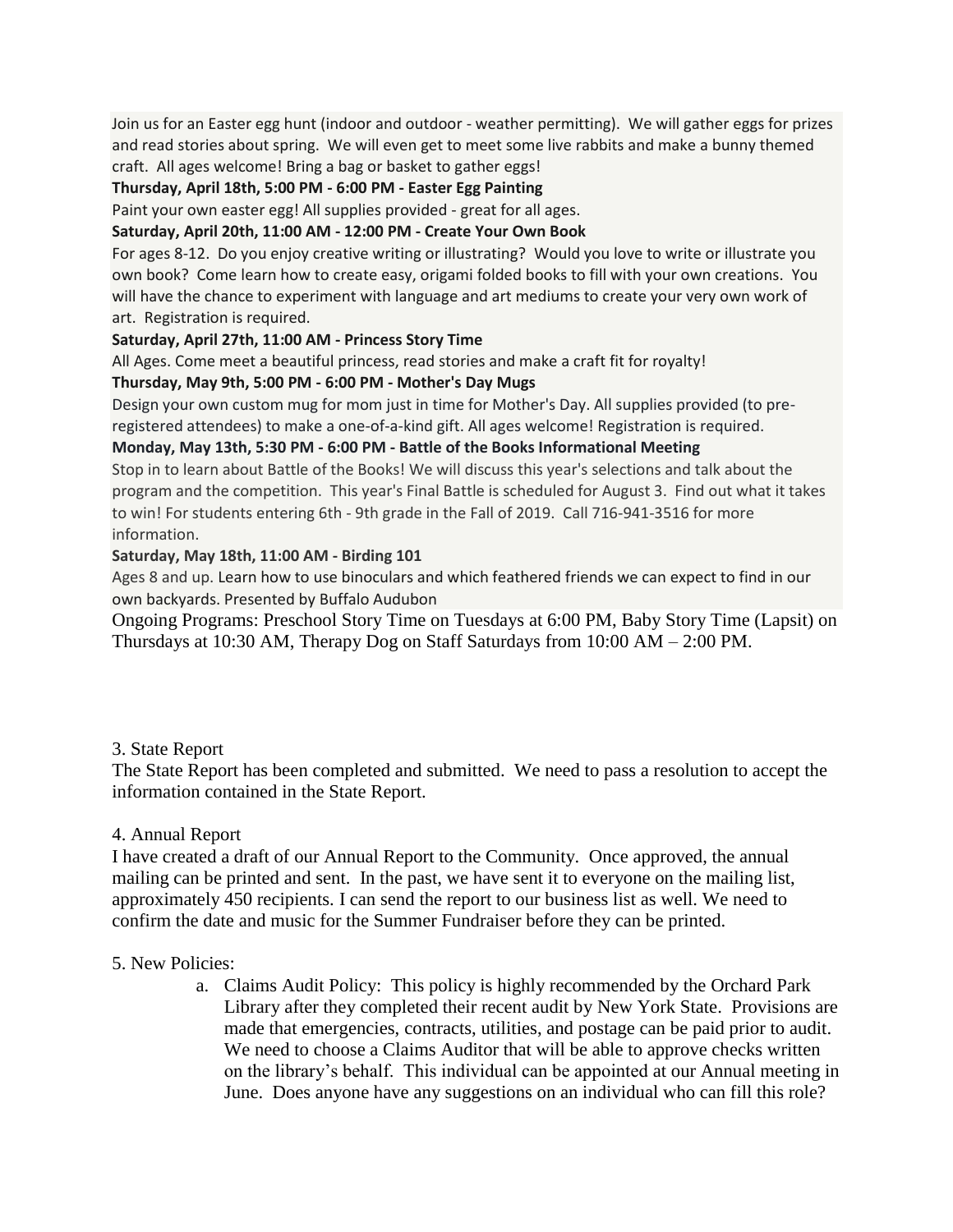- b. Finances and Donated Funds Accountability Policy: Another highly recommended policy to have in place, this policy outlines how the Association deals with donated funds, outlining the different types of donated funds and the procedures in place for handling each type.
- c. Are there suggestions for changes to the policies or can the Board make a motion to accept both policies?

# 6. 3D Printer Forms and Procedures

Following the models used by other libraries with 3D printers, I have developed the following 3D printing request and form to be filled out by anyone wishing to use the printer. With this form in place, I will begin advertising the 3D printer for public use online and in the local newspapers.

# 7. Educational Native Plant Garden

Master Gardener Marcia Herren will be presenting plans for the Educational Native Plant Garden at the Friends meeting immediately following this meeting. It will include native plants that are beneficial for pollinators. A small fence will be constructed along the back of the shed to create a backdrop. The garden will be a mixture of annuals and perennials. Diane Sypniewski has agreed to donate her time to add decorative paint to the shed with the agreement that the Friends will pay for the necessary paint. Plants will mainly be obtained at wholesale tax exempt prices from Turnbull Nursery.

# 8. Meals on Wheels

With Mary Jean Jakubowski's guidance, I have drafted an agreement between the Boston Free Library and Meals on Wheels. I am currently working to get feedback from Meals on Wheels on this agreement before we can proceed. Please look over the agreement. If Meals on Wheels comes back with no changes can we approve this agreement? Also in your packet is the client letter and survey that will be sent out to those interested in participating in the Meals on Wheels home delivery program.

# 9. Reimbursements

I am requesting mileage reimbursement for the meetings and training attended between January and April for a total of \$259.84. This is budgeted in the contract account.

January 9 Central – Manager/Director Meeting January 16 Kenilworth Library – Contracting Manager Meeting February 8 West Seneca Library – Advocacy Meeting February 13 Central – Manager/Director Meeting February 26 Hamburg Library – Grant Writing Training March 2 Central – ACT Annual Meeting March 5 Hamburg – Grant Writing Training March 13 Central – Manager/Director Meeting March 27 Central – Customer Service Training for Managers April 3 Clearfield – Contracting Manager Meeting April 10 Central – Manager/Director Meeting and Customer Service Training for Managers